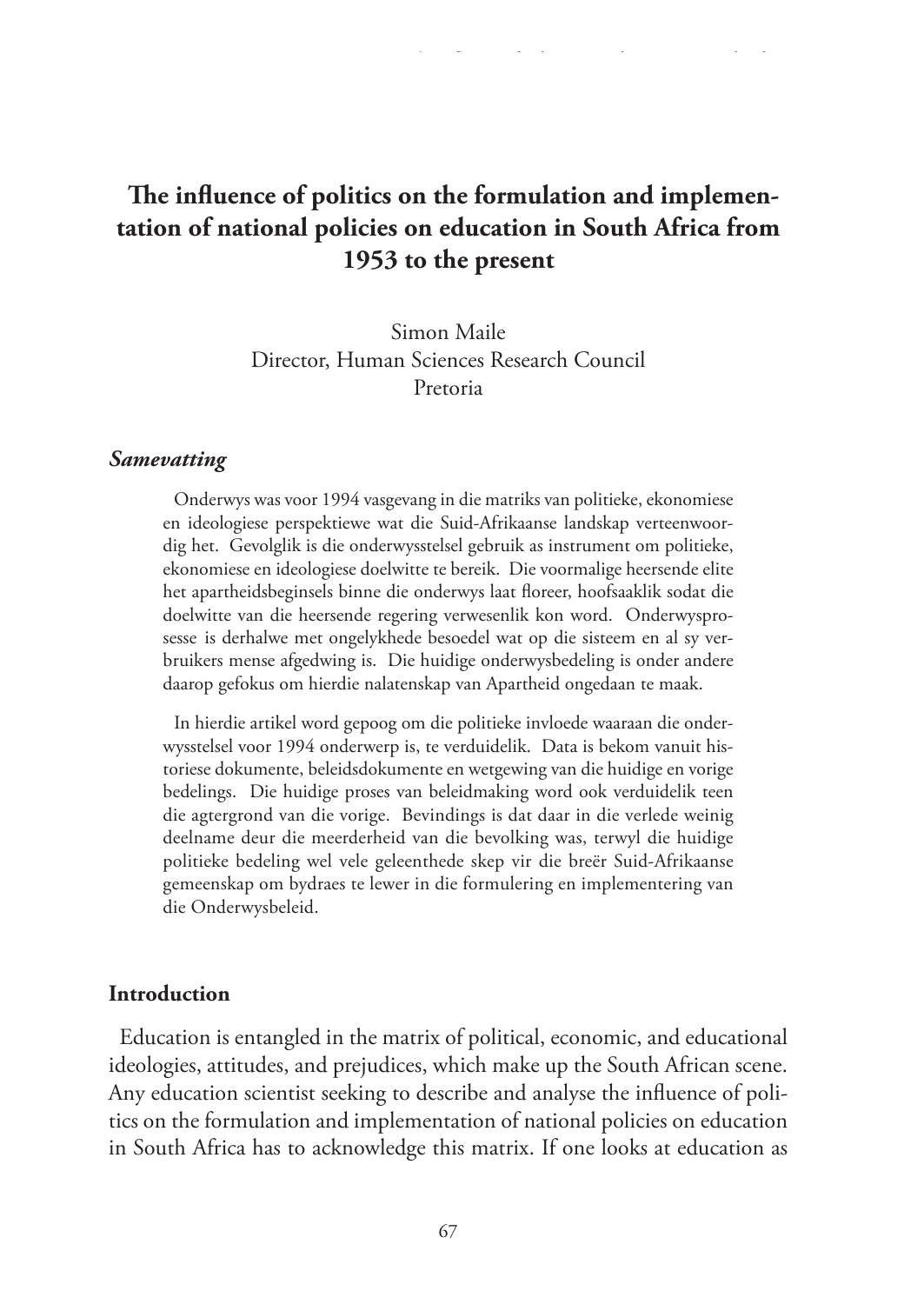the focal point of analysis, it has both a conserving drive and a creative drive.<sup>1</sup> In its conserving role it inevitably reflects social, economic, and political order: education systems are used as instruments of national policy and therefore have a strong tendency to maintain and protect the status quo. Consequently, when one is concerned with fundamental change and transformation in education, one must avoid the trap of searching for a purely educational answer to a problem that has social, economic and political as well as educational dimensions. This obviously is important when evaluating educational policies of the past – since 1953.

Furthermore, this precaution is particularly relevant when analysing current educational policies and future activities. Therefore, policy analysis has a creative purpose in questioning why the outcomes of policy implementation are very different from those intended by the political authority. In this essay I shall attempt to unravel the influence of politics on education policy. Put simply, I shall look the influence of politics on policy formulation and implementation in South Africa.

## **Conceptualization**

In the introduction I referred to fact that education is embedded in the matrix of political, economic and educational ideologies, attitudes, and prejudices that make up the South African scene. I used this statement to allude to the fact that policies are directly or indirectly related to ideologies. This becomes clear when one looks at policies introduced between 1953 and 1990s and those after 1994. The African National Congress<sup>2</sup> describes education policies as:

products of social, educational and political struggles against apartheid, and represent the collective vision and wisdom of mass democratic movement.

Struggles are ideological and must possess a certain set of attributes. Struggle as an ideology has an overt or implicit set of empirical and normative views about human nature, the process of history, and socio-political structure.<sup>3</sup> This is not to argue that there is a single view of each aspect, or that views are held with rigid logical consistency. For instance, educationists could not agree

<sup>1</sup> K Hartshorne, *The making of education policy in South Africa* (Cape Town, Oxford University Press, 1999), p. 1.

<sup>2</sup> African National Congress, *A policy framework for education and training* (Manzini, Macmillan, 1995), p. 5.

<sup>3</sup> R Eatwell, & A Wright, *Contemporary political ideologies* (London, Printer 1993), p. 7.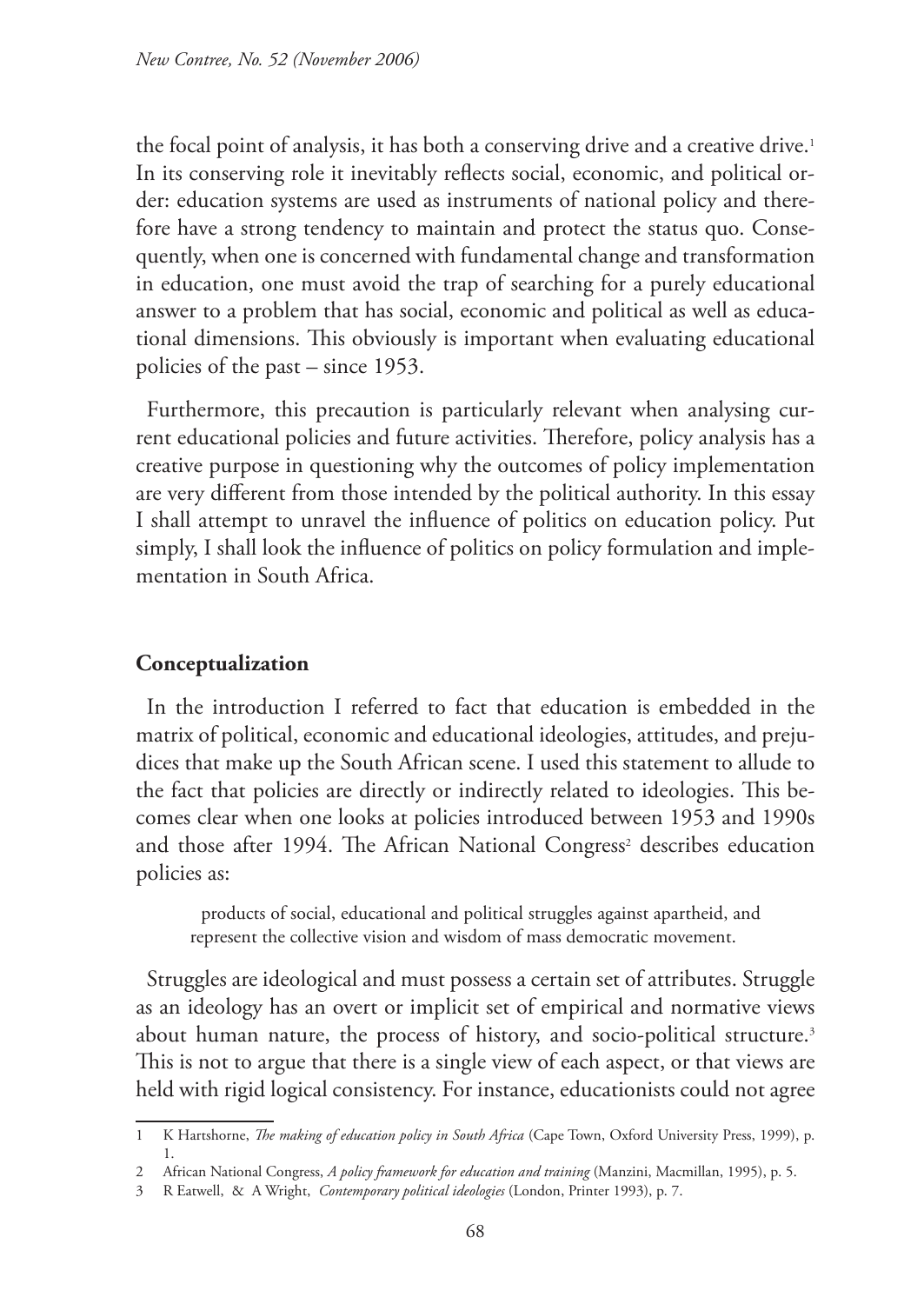over whether Bantu Education Act No. 47 of 1953 was inherently good, or something, which was politically determined and thus voluntarily changed. Educationists with conserving drive are concerned with preservation of the past and the maintenance and reproduction of privileges arising from apartheid government. Williams<sup>4</sup> describes the conserving drive as:

the highest political loyalty of the citizen due to tradition and the conservation of a continuing and pre-existing social order in opposition to the idea of radical change.

The conserving drive is concerned with protecting group identities and interests. The case in point her is Bantu Education Act No. 47 of 1953. When interpreted within the conserving drive, this Act led to discrimination of people on the grounds of race. It has been concerned with the conservation of power. The conserving drive should be interpreted within ideological perspective. The apartheid government promulgated Bantu Education Act, which was a "colour ideology". Apartheid was a racial policy that was based on an ideology of discrimination. It rested on the belief in racial inequality and on a commitment to ensure a legalised separation of races.5 This Act should be understood as a means to enforce separate development in education. Generally, its purpose is reflected in Verwoerd, the Minister of Native Affair's statement made in 1953 when he said:

When I have control over native education, I will reform so that natives will be taught from childhood that equality with Europeans is not for them.

Perhaps this was blunt and drove a wedge among white educationists. Some raised their disapproval.<sup>6</sup> However, their voice was drowned by the declaration that mission schools (which were offering "liberal education" yet masking white domination through enculturation)7 had achieved nothing but "the destruction of Bantu culture … nothing beyond succeeding in making the native an imitation Westerner.8 Seemingly from this stance the apartheid government was able to garner support from the white society. No person with a decent mind will agree with an education system that makes people "strangers" to their country. Missionary education was closed down because it made

<sup>4</sup> CG Williams,*The notion of conservatism in South African education revisited. UWC papers in Education, 1:29-37*  (Bellville, University of Western Cape Press, 2001), p. 30.

<sup>5</sup> SP Govender, M Mynaka, & G Pillay, *New generation history Standard 10* (Musgrave, New Generation Publishers, 1997), p. 169.

<sup>6</sup> F Van Zyl Slabbert, *The last white parliament* (Johannesburg, Hans Strydom Publishers, 1998), p. 11.

<sup>7</sup> Z Kiteyi, *Inculturation as a strategy for liberation. A challenge for South Africa* (Pietermaritzburg, Cluster Publications, 1998), p. 16.

<sup>8</sup> BJ Liebenberg, & SB Spies, *South Africa in the 20th century* (Pretoria, JL van Schaik, 1993), p. 326.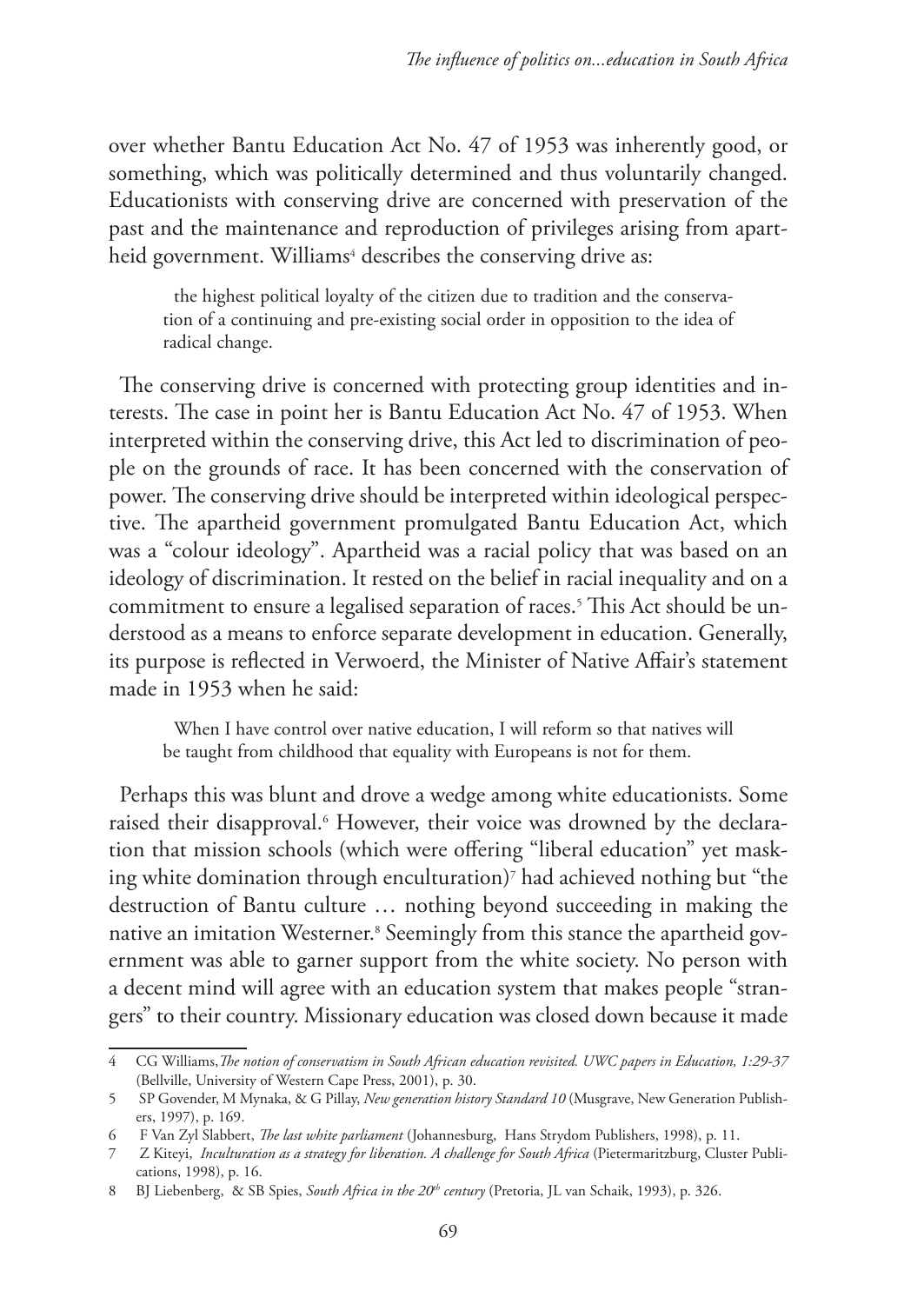Africans strangers tot heir country. This was propaganda used to persuade more Whites to support the apartheid government.

The reality was that the Bantu Education Act<sup>9</sup> was promulgated to ensure that:

The school must equip the Bantu to meet the demands which the economic life of South Africa will impose on him. There is no place for him in the European community above the level of certain forms of labour. Within his own community, however, all doors are open … Until now he has been subject to a school system which drew him away from his own community land and misted him by showing him the green pastures of European society in which he is not allowed to graze … What is the use of subjecting a Native child to a curriculum which in the first instance is traditionally European? What is the use of teaching Bantu child mathematics when it cannot use it in practice? That is absurd. Education must train and teach people in accordance with their opportunities in life … It is therefore necessary that native education should be controlled in such a way that it should be in accordance with the policy of the state.

The Bantu Education Act should be viewed within the broader spectrum of Afrikaner nationalism. The influence of Afrikaner nationalism was enormous in the formulation and passing of this law. This Act was a clear expression of fear of being overwhelmed by the African majority. By Afrikaner nationalism I refer to an ideology whose affective driving force is the sense of belonging and serving a perceived interest.10 Afrikaners were drawn closer to acquisance to apartheid by sentiments of survivalism.<sup>11</sup> The Afrikaners had perceptions that as a group they were on the verge of extinction.12 This sentiment rallied the Afrikaner since resistance to Anglicisation grew during the rise of purified Afrikaner nation movement in the early 1940s<sup>13</sup> and simmered till 1970s. In short, the conserving drive was apparent in social, political and economic aspects of life. Education policy was tremendously influenced by a matrix of factors ranging from social, economic to political factors. The education policy was used as an instrument of social control designed to condition "African people to a predetermined position of subordination in the state".14 If

<sup>9</sup> Union of South Africa, Bantu Education Act No. 47 of 1953. This Act was passed by the apartheid government to regulate education for Blacks separately from other racial groups.

<sup>10</sup> R Eatwell & A Wright, *Contemporary political ideologies* (London, Printer, 1993), p. 149.

<sup>11</sup> T Cameron & SB Spies, *An illustrated history of South Africa* (Johannesburg, Jonathan Ball Publishers, 1986), p. 259.

<sup>12</sup> H Giliomee, "The leader and the citizenry", R Schrire, et al (eds.) *Leadership in the apartheid state. From Malan to De Klerk* (Cape Town, Oxford University Press, 1994), p. 108.

<sup>13</sup> TRH Davenport, *South Africa. A modern history.* 3rd edition (Johannesburg, MacMillan,1987), p. 317.

<sup>14</sup> BJ Liebenberg, & SB Spies, *South Africa in the 20<sup>th</sup> century*, p. 325.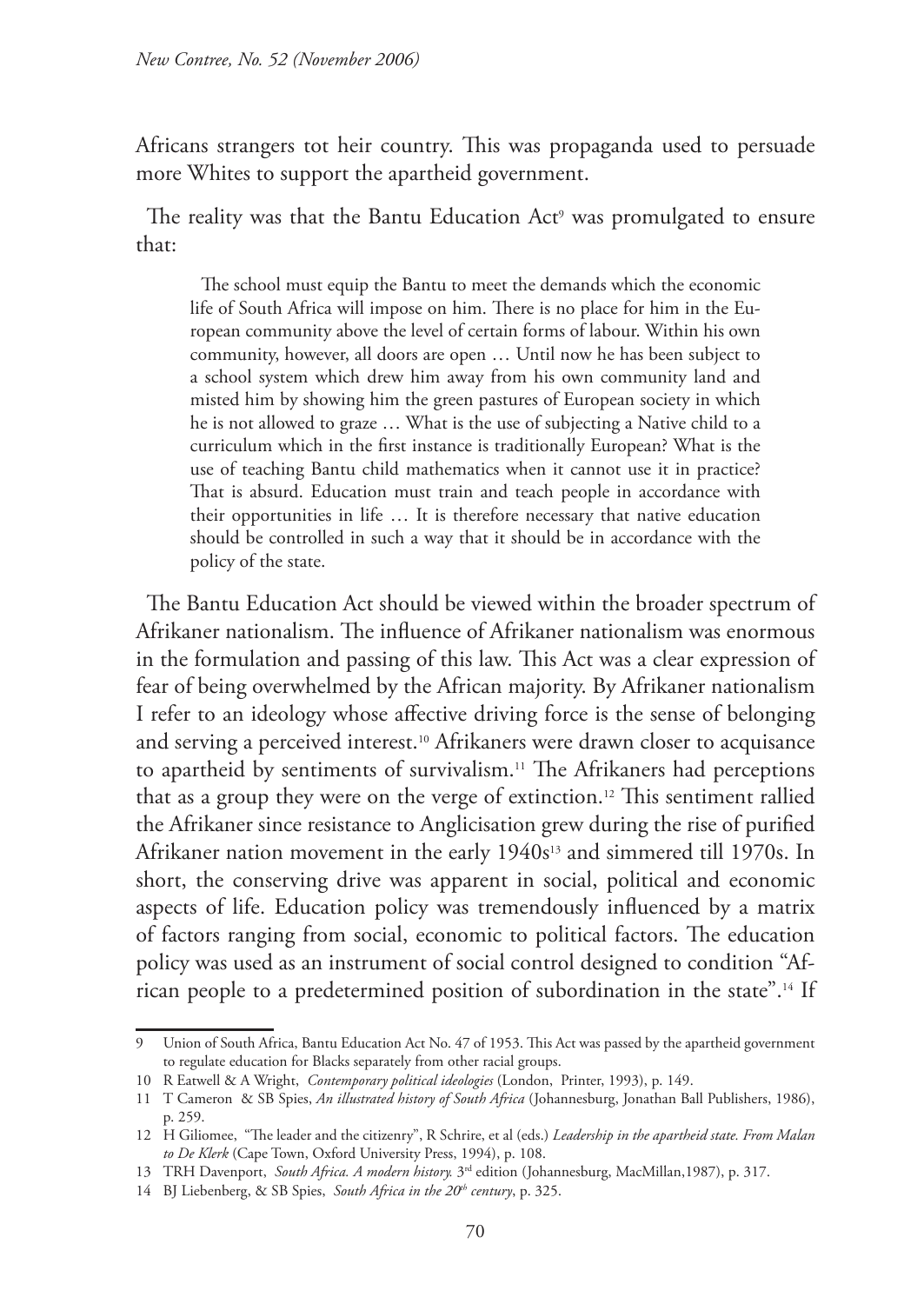there was no apartheid, the Afrikaner people could not have survived as a dominant group.15 Domination was fostered through state power – derived from the people. In this way apartheid education policies were influenced by political ideologies.

The state drew the Afrikaner people closer. Therefore, Bantu Education Act was a measure used by the Afrikaners to entrench their power through deliberate deprivation of resources to other groups. As a result the state gained loyalty and adherence to its orders. The Afrikaners were influenced or participated in education policy not through coercion, but by conservatism and state propaganda.<sup>16</sup>

The creative drive I have referred to earlier emanates from the general resistance to apartheid. The liberation movements resisted against discrimination in education. For instance, the African National Congress organised a boycott of government schools. They set up alternative independent schools, but did not succeed because of financial problems and were often forced to close down by the police. This resistance coincided with the defiance campaign.17 A connection between education resistance and political struggle was forged through the concept of people's education.18 The concept of people's education refers to campaigns that are linked to liberation struggles against identified forms of domination. It denotes a socio-political change. People's education is a form of resistance against insubordination, slavery and domination. The struggle was informed democratic values such equality, anti-racism,19 non-sexism, human dignity, and justice.<sup>20</sup>

The liberation struggle involved student movements. As education policies formed a fundamental pillar of apartheid rule, organisations were formed to co-ordinate the student struggle to implement educational change. These organisations include:

<sup>15</sup> H Giliomee, "The leader and the citizenry", R Schrire, et al. *Leadership in the apartheid state. From Malan to De Klerk*, p. 108.

<sup>16</sup> CG Williams, *The notion of conservatism in South African education revisited. UWC papers in Education, 1:29-37*  (Bellville, University of Western Cape Press, 2001), p. 30.

<sup>17</sup> V Brickford-Smith, J Bottaro, B Mohamed, P Visser & N Warden, *In search of history. Secondary Book I* (Cape Town, Oxford University Press, 1995), p. 122.

<sup>18</sup> V McKay & N Romm, *People's education in theoretical perspective. Towards the development of a critical humanist approach* (Cape Town, Maskew Miller Longman, 1992), p. 1.

<sup>19</sup> A Odendaal, The roots of the ANC, I Liebenberg, F Lortain, & B Nel, (eds), *The long march. The story of the struggle for liberation in South Africa* (Pretoria, HAUM, 1994), p. 4.

<sup>20</sup> African National Congress, *A policy framework for education and training* (Manzini, Macmillan, 1995), p. 4.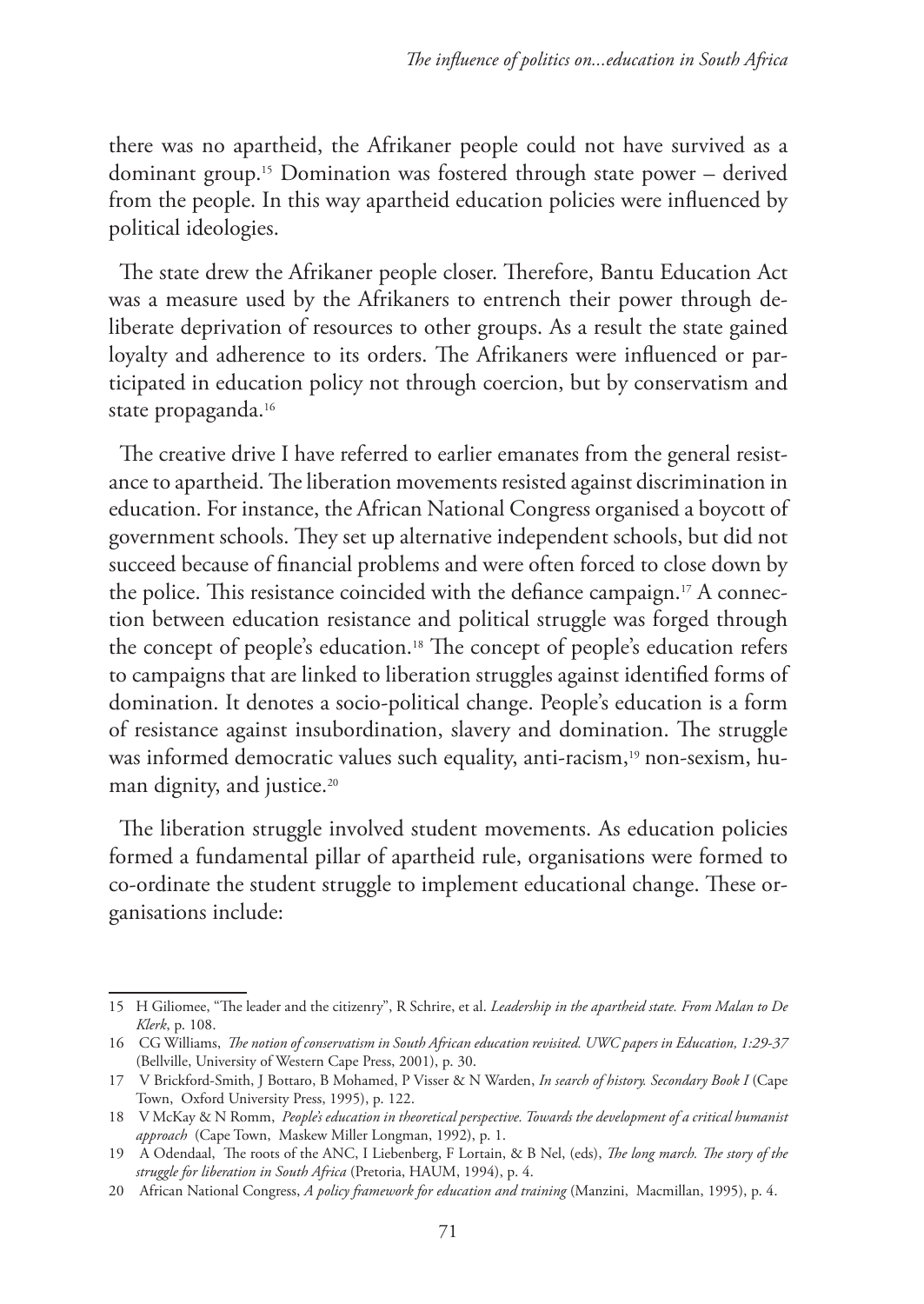- **•** Congress of South African Students (COSAS) formed by students from technical and teacher training colleges in 1979.
- **•** Azanian Student Organisation (AZASO) established by university students in 1979.
- **•** National Education Crisis Committee (NECC) launched in 1985 by representatives of students, parents, political groups and community organisations.

The growth of mass resistance gained impetus from Black Consciousness because the African National Congress and the Pan Africanist Congress were banned in 1959. Black consciousness immediately appealed to Black South Africans. Its influence culminated into the 1976 Soweto uprising.<sup>21</sup> The causes of the uprising can be attributed to the Bantu Education Act No. 47 of 1953.

The uprising caused the apartheid government to increase repression. Instead of reducing resistance it heightened it. The state begins to soften its attitude towards other races. Hence PW Botha said:

The world does not remain the same, and if we as a government want to act in the best interests of the country in a changing word, then we have to be prepared to adapt our policy to those things that make adjustment necessary. Otherwise we will die.22

In 1983 the tri-cameral parliament was established. It marked a shift form political exclusion of other race. However, white supremacy was maintained allowing only Coloureds and Indians because they were in a minority, they could not outnumber whites. In the 1980s and 1990s resistance simmered and culminated in the Convention for a Democratic South Africa (CODE-SA). A Declaration of Intent was signed which committed all parties:

… to bring about an undivided South Africa with one nation sharing a common citizenship, patriotism and loyalty, pursuing amidst our diversity, freedom, equality and security for all, irrespective of race, colour, sex or creed, a country free from apartheid or any other form of discrimination or domination.<sup>23</sup>

<sup>21</sup> SP Govender, M Mynaka, & G Pillay, *New generation history Standard 10*, p. 208.

<sup>22</sup> SP Govender, M Mynaka, & G Pillay, *New generation history Standard 10*, p. 227.

<sup>23</sup> M Faure, & J Lane, *South Africa. Designing new political institutions*. (London, Sage Publications, 1996), p. 39.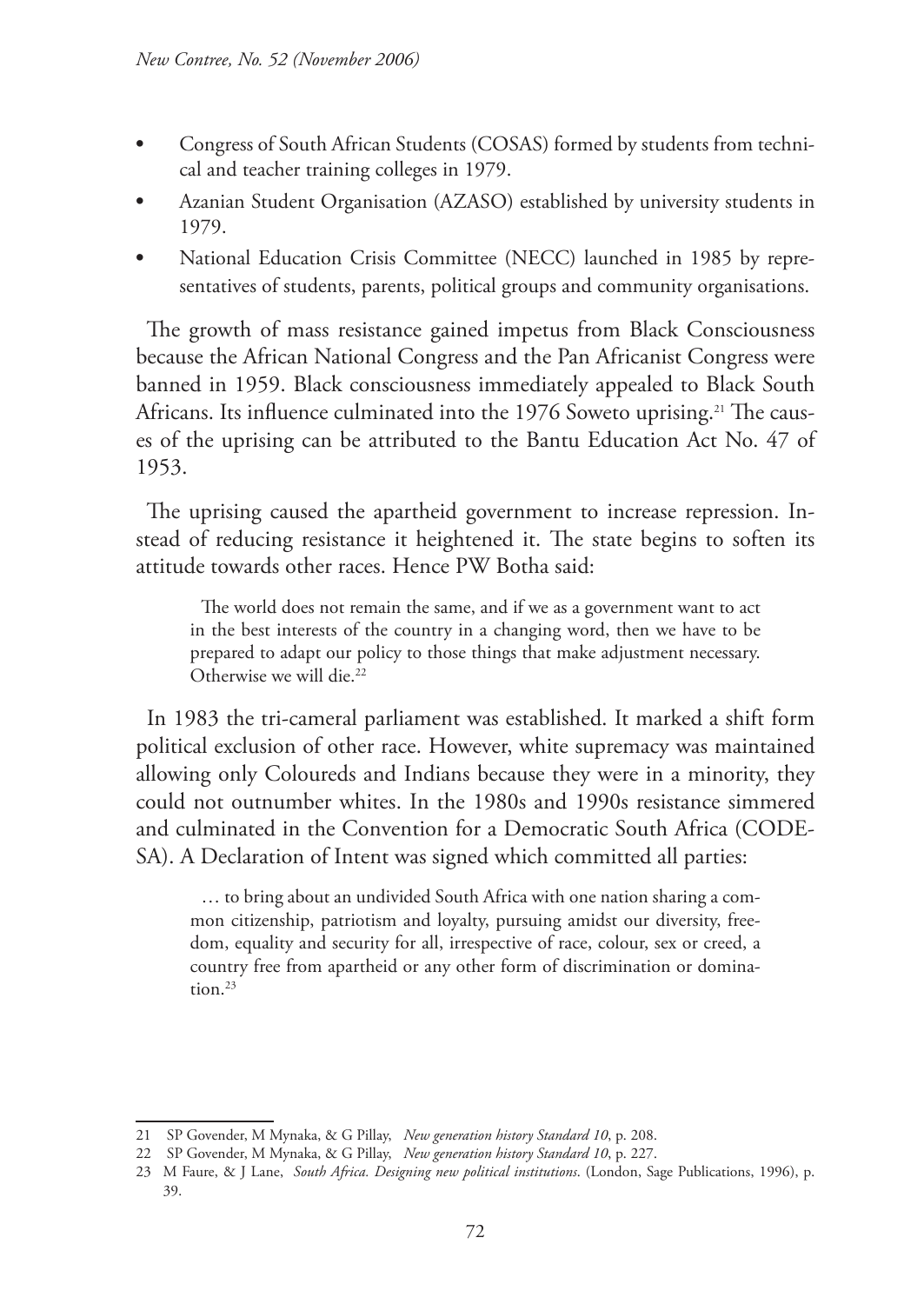#### **Policy making since 1994**

The current dispensation continues the vision espoused in the declaration of intent. It proposes a meeting and unity of divergent groups. The statement by the Declaration of Intent concurs with Preamble of the Constitution Act No. 209 of 1993 which envisages:

… a need to create a new order in which all South Africans will be entitled to a common South African citizenship in a sovereign and democratic constitutional state in which there is equality between men and women and people of all races so that all citizens shall be able to enjoy and exercise their fundamental rights and freedom.

The need to create a new order in South Africa was beyond question given the atrocities experienced in education. Because of their very nature and function, schools and education were open to division, dissent, and protest in society. The new education dispensation inherited divided groups, which question rights of any group that attempts to penetrate another group's comfort zones. The migration of learners to former Model C schools in the case in point. Whites question the influx of Africans. They regard the migration of Africans from township schools to urban schools as an invasion to their right to be taught in their own language and culture. As a result clashes became common in schools. Schools have as a result become sites of struggle and are politicised. The state attempts, through, for instance, the South African Schools Act of 1996 to depoliticise education and to try to preserve social, political and economic order. However, the changes are not fully appreciated and accepted by the conservative groups who benefited by the previous political dispensation. Resistance to change should be interpreted within the conserving perspective. The conservatives have vested interests in the status quo. They benefit by it.<sup>24</sup> Given the dangers inherent in special interests gaining control of education, the needs and aspirations of individuals will best be met where there is democracy.25

Where the users (learners, parents, teachers and the community) of the education system are involved and have participated in the process leading up to decisions that are made on education, there is a greater likelihood of broader acceptance of the system. This is also true, particularly where the users of government services inform the ideology which the education is based. In

<sup>24</sup> N Machiavelli, *The Prince* (London, Penquin Books, 1999), p. 18.

<sup>25</sup> K Hartshorne, *The making of education policy in South Africa* (Cape Town, Oxford University Press, 1999), p. 9.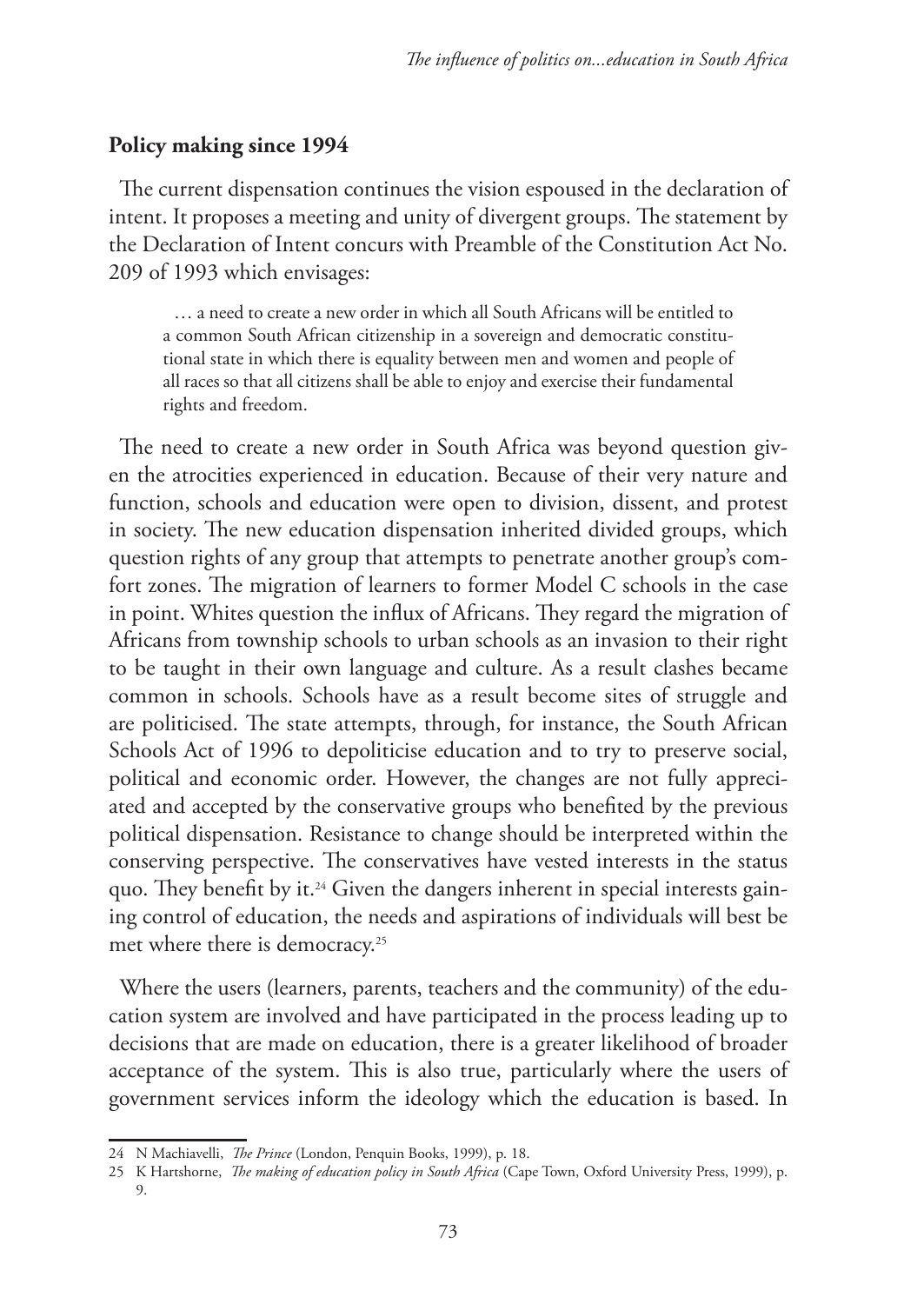the current dispensation this will be a minimum requirement, although they would not prevent differences of opinion and continuing debate over education in the society. It means that dissenting voices should be given a room. This will be necessary for the protection of minorities.

Voices of dissent are crucial in the current democratic dispensation. South $all<sup>26</sup>$  argues for the importance and purpose of the "other voice" as "to watch and control the government; to throw the light of publicity on its act; to compel a full exposition and justification of all of them which any one considers questionable' to censure them if found condemnable, and, if the men who abuse their trust, or fulfil it in a manner which conflicts with the deliberate sense of the nation, to expel from office". The voices of dissent are critical not only to balance the general opinion of the nation, but also to strengthen our democracy so that it can produce itself in full light and ward off challenges of re-emergence of another racial domination. Thus, voices of dissent are a strength not a weakness, and therefore should be encouraged. If these minimum requirements are not met there will be a crisis of legitimacy in which the authority behind state education system and the interests that exercise power will be questioned, challenged, resisted and ultimately rejected. When voices of dissent are shut down democratic resolution of differences becomes almost impossible and is replaced by repressive measures designed to preserve power and privileges, and on the other hand by violent resistance.

## **Policy formulation process**

Democratic process of policy making takes into account the above requirements. In this section I will explain how policy is formulated. To gain clear understanding of the process it is important for the reader to understand policy not as legislation but as an executive document prepared by the government to set out its policy plans and a plan of action for implementation. A good example is the White Paper on Education and training in a democratic South Africa. It paved a way for a new democratic system. Policy usually paves the way for legislation or follows after legislation.<sup>27</sup>

Govern policies are statements that describe what governments expect to do, or believe they are doing, and the reasons for such actions or proposed

<sup>26</sup> R Southall, *Opposition in South Africa: Issues and problems* (Johannesburg, KAS, 2001), p. 19.

<sup>27</sup> E Bray, & JL Beckmann, *The employment relationship of the public-school educator: A constitutional and legislative overview. Perspectives in education, 19(4):109-122* (Pretoria, University of Pretoria, 2001), p. 160.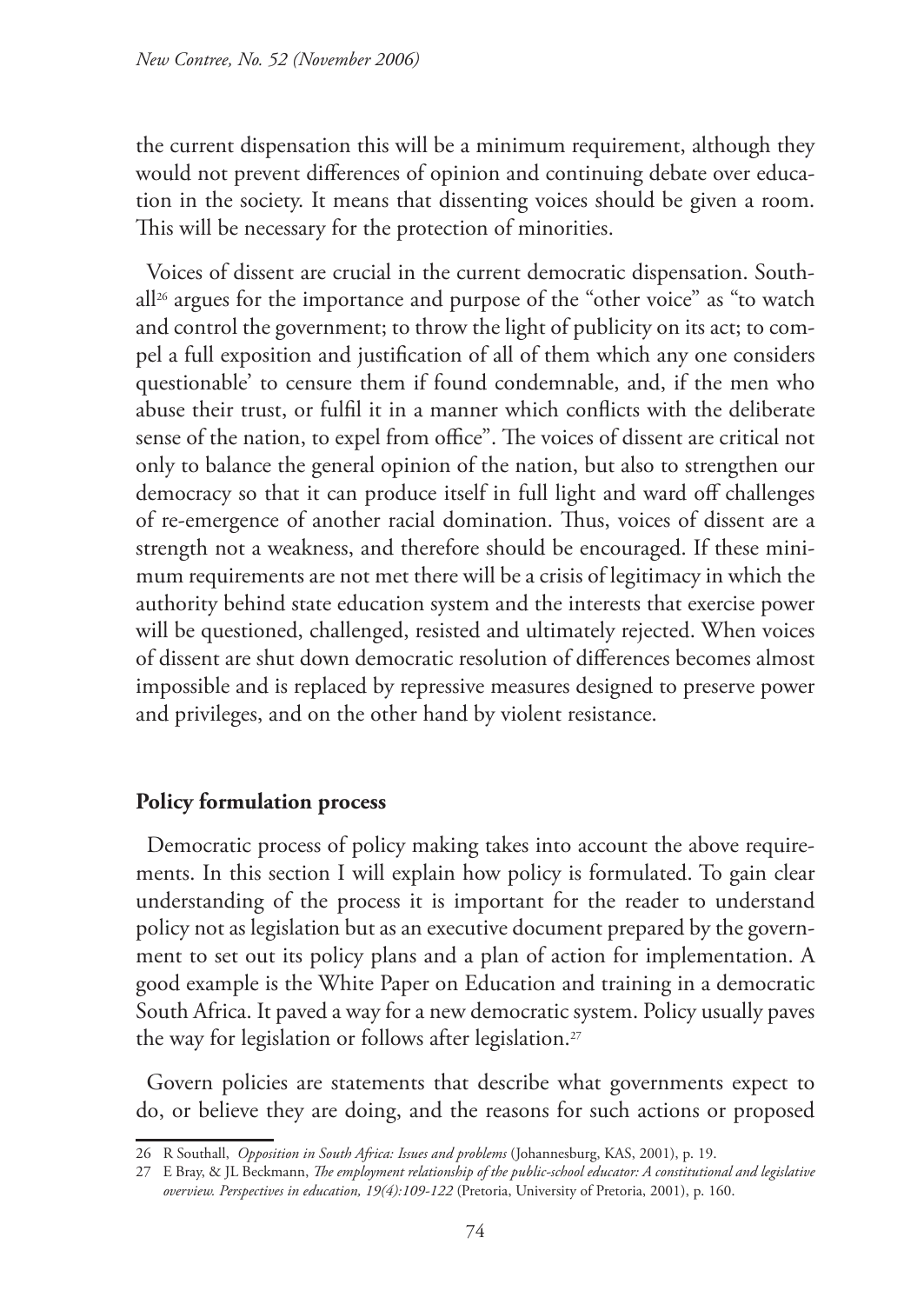actions. They indicate the government's intentions. It is a common error for policy documents to give the impression that policies are matters for governments only, both to determine and to execute. In democratic systems of government, policies must be arrived at through open social and political processes which involve all major stakeholders and interests groups, and which all citizens feel free to influence, for example, through media. Implementation have to be steered by public service or statutory bodies, but can only succeed if affected organs feel that they are partners with a stake in the outcome.<sup>28</sup>

### **The legislative process**

This section provides an overview of the state and processes involved in making or changing a law:

## *The Green and White Papers*

The process of making a law sometimes begins with a discussion document, called a Green Paper. This is drafted in the Ministry or department dealing with the particular issue in order to show the way it is thinking on a particular policy. It is then published so that anyone who is interested can give comments, suggestions and ideas.

The Green Paper is sometimes followed by a more refined discussion document, called a White Paper, which is a broad statement of government policy. This is drafted by the relevant department or a task team designated by the Minister of that department. Comment may again be invited from interested parties. The relevant parliamentary Committees may propose amendments or other proposals and then send the policy paper back to the Minister for further discussion and final decisions.

#### *Bills*

A Bill is the draft version of a law or Act. It may be proposing either an entirely new Act, or an amendment to an existing Act, or it can simply repeal an existing Act. This section outlines some of the processes and requirements

<sup>28</sup> African National Congress, *A policy framework for education and training*, p. 7.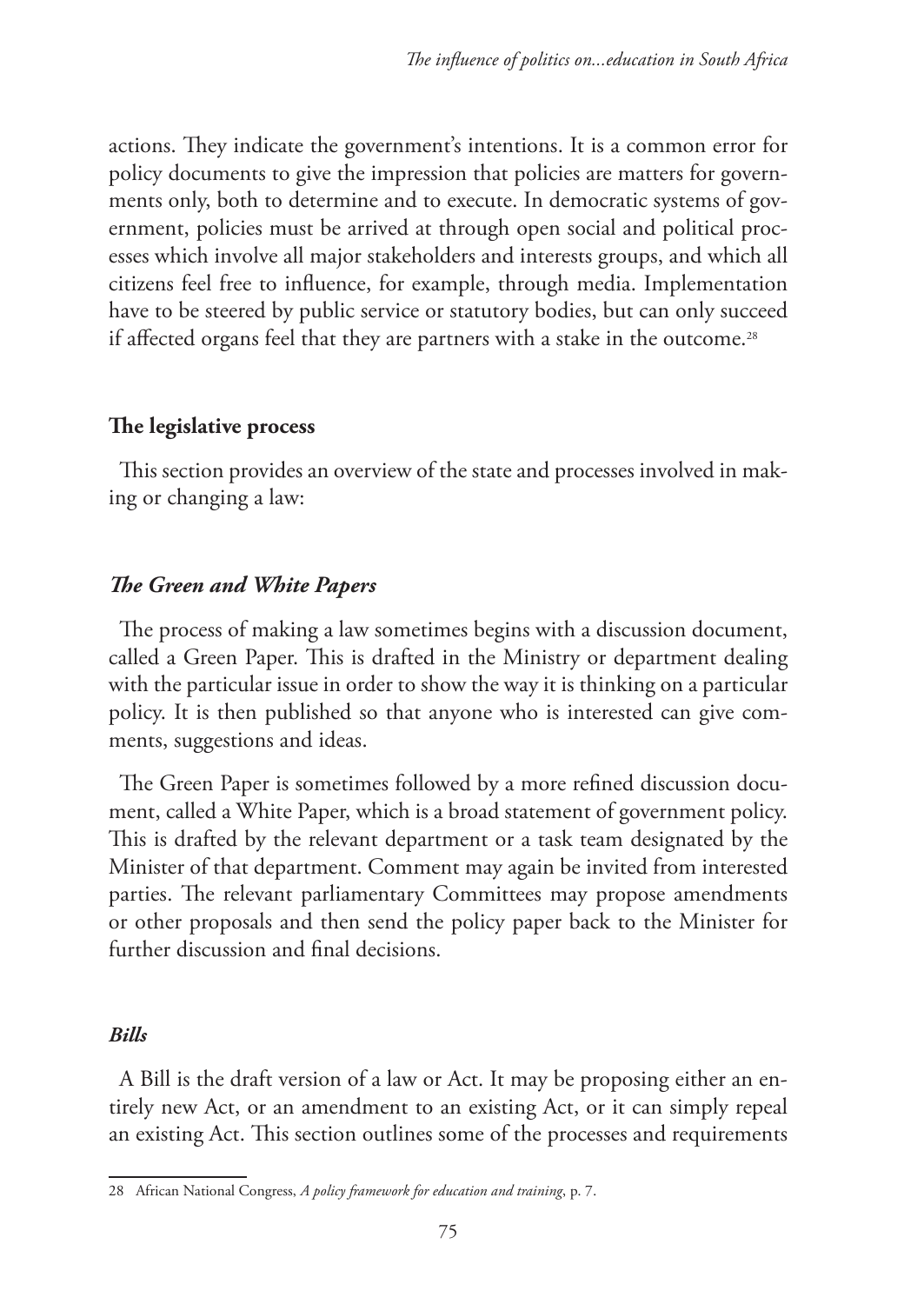that can take place before a Bill becomes a law. It deals with the various types of Bills and who may initiate a Bill. An attempt is made on how a Bill becomes a law. The Constitution provides the full details which are not included here. Suggestions discussed in this section come from current practices in government institutions. There are four main types of Bills that come before Parliament:

- Ordinary Bills that do not affect the provinces (section 75 of the Constitution);
- Ordinary Bills that affect the provinces (section 76 of the Constitution);
- Money Bills (section 77 of the Constitution); and
- Bills amending the Constitution (section 74 of the Constitution).

Bills are often loosely referred to by the section of the Constitution which describes their procedure. For example "Section 75 Bills" refers to the ordinary Bills that do not affect the provinces. The process of classifying a Bill into one of the four categories above is called "tagging" and will determine the procedures the Bill must follow to become law. Bills are tagged by the Joint Tagging Mechanism (JTM), a Committee consisting of the Speaker and the Deputy Speaker of the National Assembly and the Chairperson and Permanent Deputy Chairperson of the National Council of Provinces. They are advised by the Parliamentary Law Adviser. The JTM decides on the classification of the Bill by consensus.

On the one hand, there are Bills that do not affect provinces, and are dealt with in a particular way. An ordinary Bill that does not affect the provinces can only be introduced in the National Assembly (NA). Once it has been passed by the NA, it must be sent to the National Council of Provinces (NCOP). In this case, delegates in the NCOP vote individually and the Bill must be passed by a majority of delegates present. If the NCOP rejects a Bill or proposes amendments, the Bill is returned to the NA which will pass the Bill with or without taking into account the NCOP amendments or it may decide not to proceed with the Bill. The NCOP's role in Bills that do not affect the provinces is therefore a limited one. It can delay a Section 75 Bill, but it cannot prevent it from being passed.

On the other hand, a Bill that affects the provinces may be introduced in either the NA or the NCOP, but must be considered in both Houses. Members of the NCOP do not vote as individuals on Section 76 Bills but rather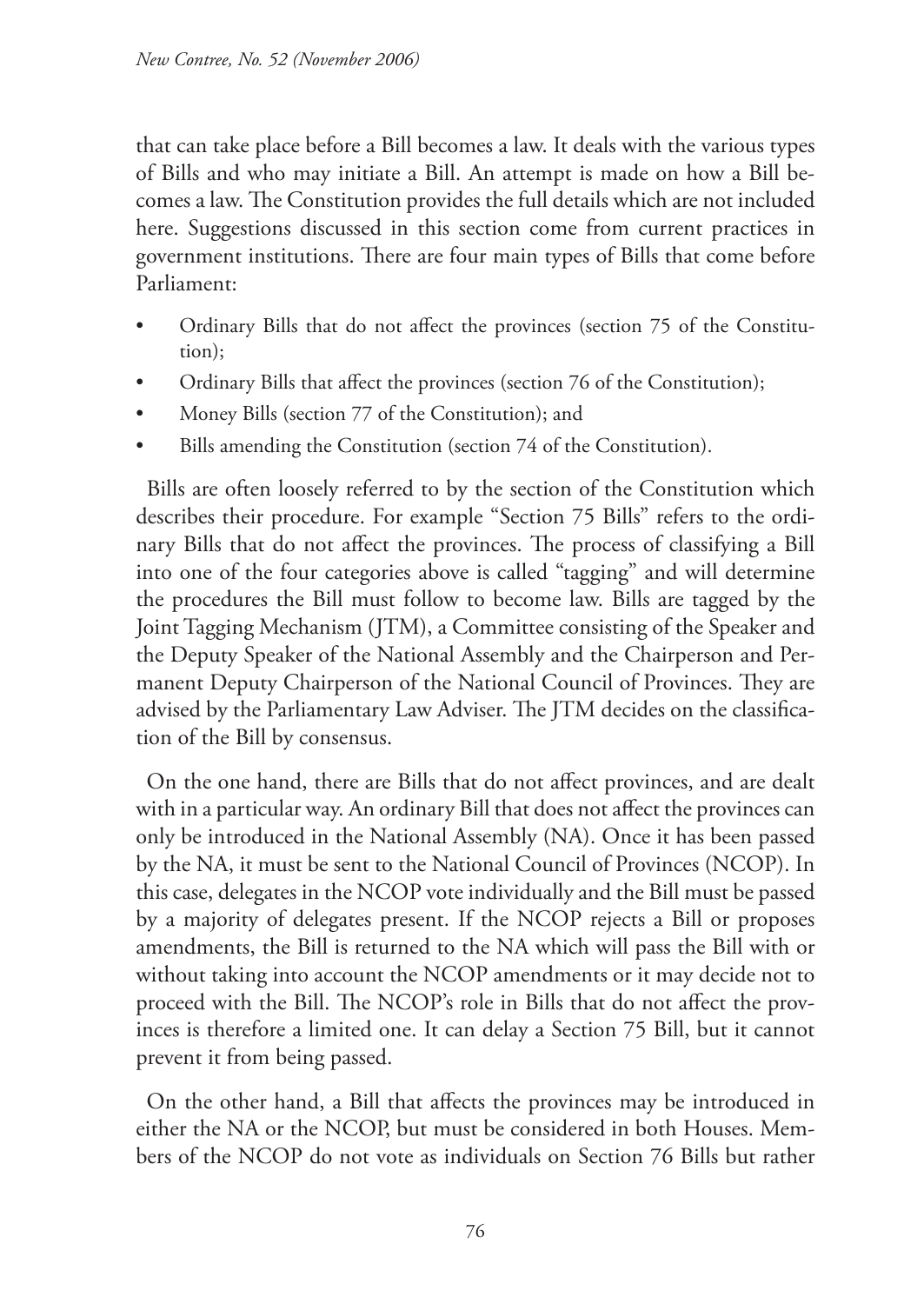as provincial delegations. Each provincial delegation has one vote so there are nine possible votes regarding Bills that affect the provinces.

These Bills must also be discussed by each provincial legislature so that each legislature can give its NCOP delegation a voting mandate. This makes it necessary to have six-week legislative cycles so that a number of Bills can go to each province at one time. Bills are usually considered by a provincial Committee, which may hold public hearings on the Bill to receive comments and suggestions. These Committees make recommendations to their legislatures, which then decide on their position on each Bill and mandate their NCOP delegation accordingly.

The four special delegates to the NCOP (who are supposed to be chosen according to their expertise and knowledge of the Bills being debated) go to Cape Town to join six permanent delegates. The full delegation of ten people participates in the national debate on the Bills, thus enabling the provinces to contribute to national legislation that affects them. The delegation then casts its one vote on behalf of its province and in accordance with the provincial legislature's mandate. The NCOP must pass, amend or reject a section 76 Bill. If the Bill was introduced in the NA, however, the NA can override the NCOP decision with a two-thirds majority of its Members.

Money Bills are also treated differently from the above. These Bills allocate public money for a particular purpose or impose taxes, levies or duties. They can only be introduced by the Minister of Finance and they must be introduced in the National Assembly. They follow the same procedure as that for Bills that do not affect the provinces (Section 75 Bills). At present Money Bills may only be debated and not amended as, according to the Constitution, Parliament must still devise legislation for a procedure to amend Money Bills.

### *Constitutional amendments*

As the highest law in the land, the Constitution is the foundation for a democratic society and protects the rights of all people. There are special requirements and procedures in order to amend the Constitution. All of them require special majorities so that a minority cannot make changes. For example, amending the Bill of Rights requires a vote of two-thirds of the membership of the National Assembly and the support of six provinces in the NCOP.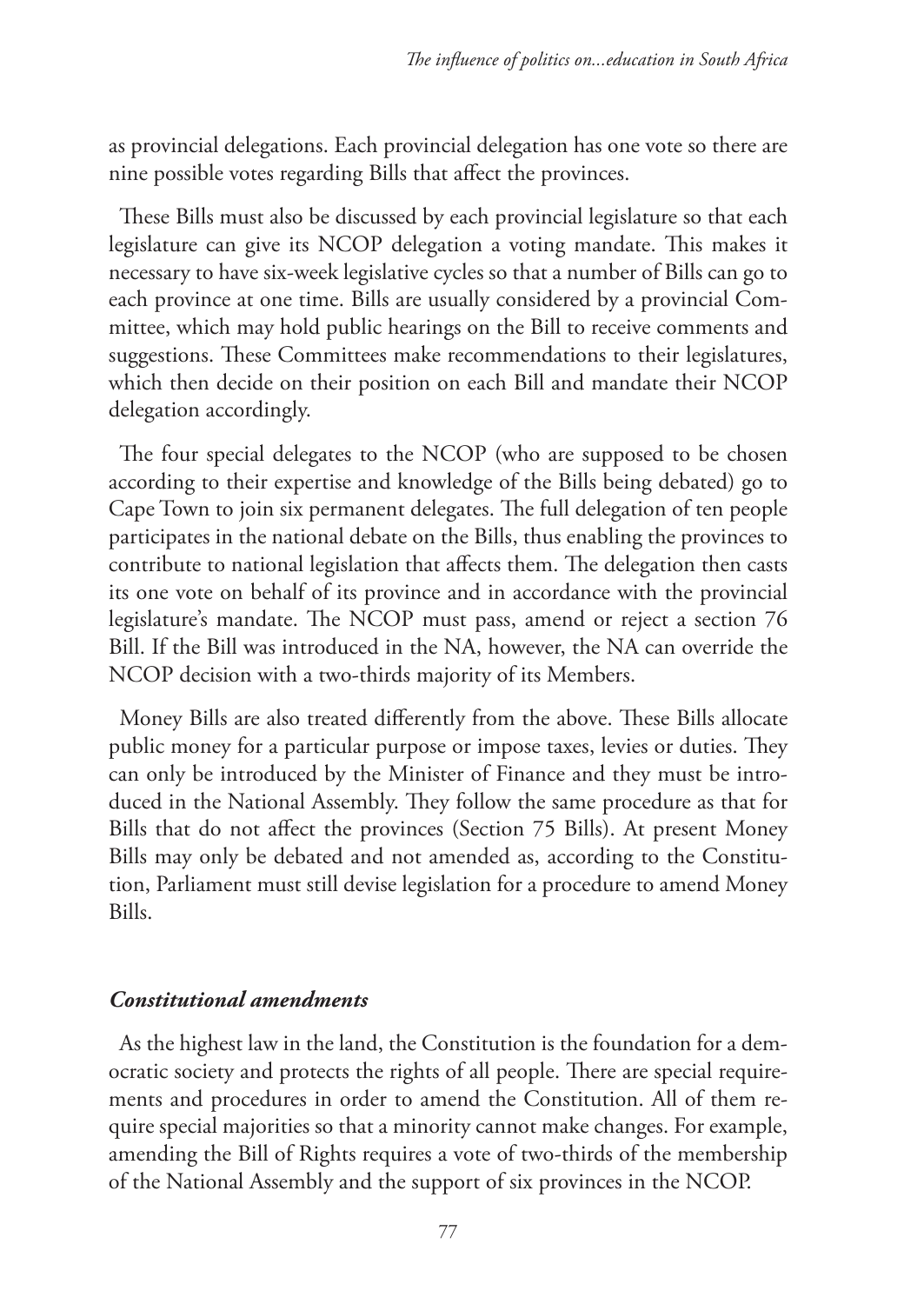Both Houses must pass all constitutional amendments that affect the provinces. Amendments, which affect only certain provinces, must be passed by those provinces. Other amendments do not need to be passed by the NCOP but all amendments, whether or to they must be passed by the NCOP, must be submitted to the NCOP for public debate.

In addition, minimum times are laid down for different stages of the legislative process. All constitutional amendments must be published in the *Government Gazette* with a call for public comment at least 30 days before being introduced in Parliament. After the Bill which proposes amendments to the Constitution is tabled, 30 days must pass before it can be put to a vote in the National Assembly.

## *Bills before the provincial legislature*

There are two different types of Bills that come before provincial legislature: Bills other than Money Bills and Money Bills. The procedure for processing these types of Bills differs slightly.

With regards to other Bills provinces have specific guidelines they follow. For instance, an ordinary Bill is introduced in the provincial legislature and is referred to the relevant Standing Committee. Either public hearings may be held to hear the public's views regarding the Bill or a Standing Committee may invite interested parties to make written submissions to the Committee. The Committee then considers the Bill and may propose amendments to it. After consideration by the Committee, a report with recommendations on the Bill is submitted to the House. A debate takes place on the objectives and principles of the Bill in the House and the MPLs vote. If there is a majority of votes in favour of the Bill, the Bill is passed. If there is no majority, the Bill is rejected.

When dealing with a Bill that appropriates money or imposes taxes, levies or duties only the MEC responsible for Finance is able to introduce a Money Bill in the House. Money Bills are referred to the Committee of Finance for discussion for a maximum of seven working days. After discussion, the Committee submits a report to the House. The Committee is not allowed to propose any amendments to the Bill, as there is not yet legislation that allows this.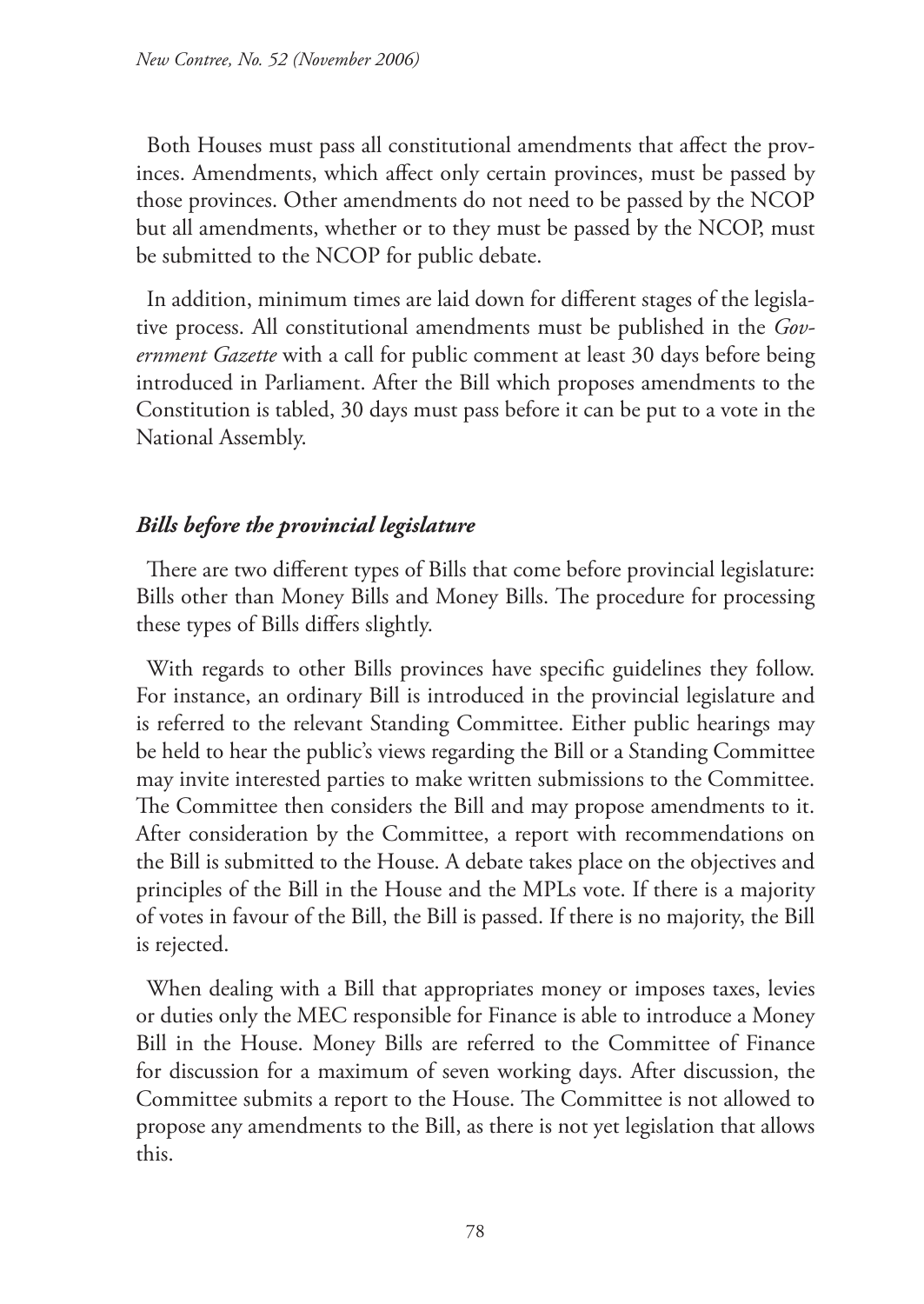### *How a bill becomes a law*

A Bill is first initiated and written by a number of bodies. For example, a Minister at national level or an MEC at provincial level may draw up national and provincial Bills; Bills may be drawn up by individual Members and are called Private Members Bills. A Committee concerned with Members' legislature proposals in each House decides whether the Bill meets certain criteria (which could include financial implications) and an be introduced into the House. A Bill may also be initiated by a committee of the Parliament. Parliament has recently drafted rules and procedures enabling a Committee to initiate a Bill.

There are lessons that can be drawn from these procedures. First, the procedures point to the fact that laws can be initiated from different points. Parliamentarians can initiate a law, different committees of the parliament have the mandate to initiate a law, and private individuals ( especially the civil society) can also make suggestions on initiating a law. Therefore, the process is open to allow different members of the society to make an input in governing the country.

#### **Policy implementation**

The public service or statutory bodies do policy implementation. Public officials function in a political environment.29 The current government inherited a civil service which was politicised. Hence the African National Congress<sup>30</sup> argues that:

The present circumstance in our country makes it difficult to propose detailed implementation procedures with confidence, or to judge what preconditions are likely to be required for successfully translating policy ideas into reality… What the ANC government can accomplish depends on the balance of political forces. For a policy to have a chance of success, a sufficient number of people must be persuaded that it is right, necessary and implementable. Almost any education and training policy will come to grief if it does not win

<sup>29</sup> G Van der Waldt, & R Helmbold, *The constitution and a new public administration* (Kenwyn, Juta, 1996), p. 8.

<sup>30</sup> African National Congress, *A policy framework for education and training*, p. 7.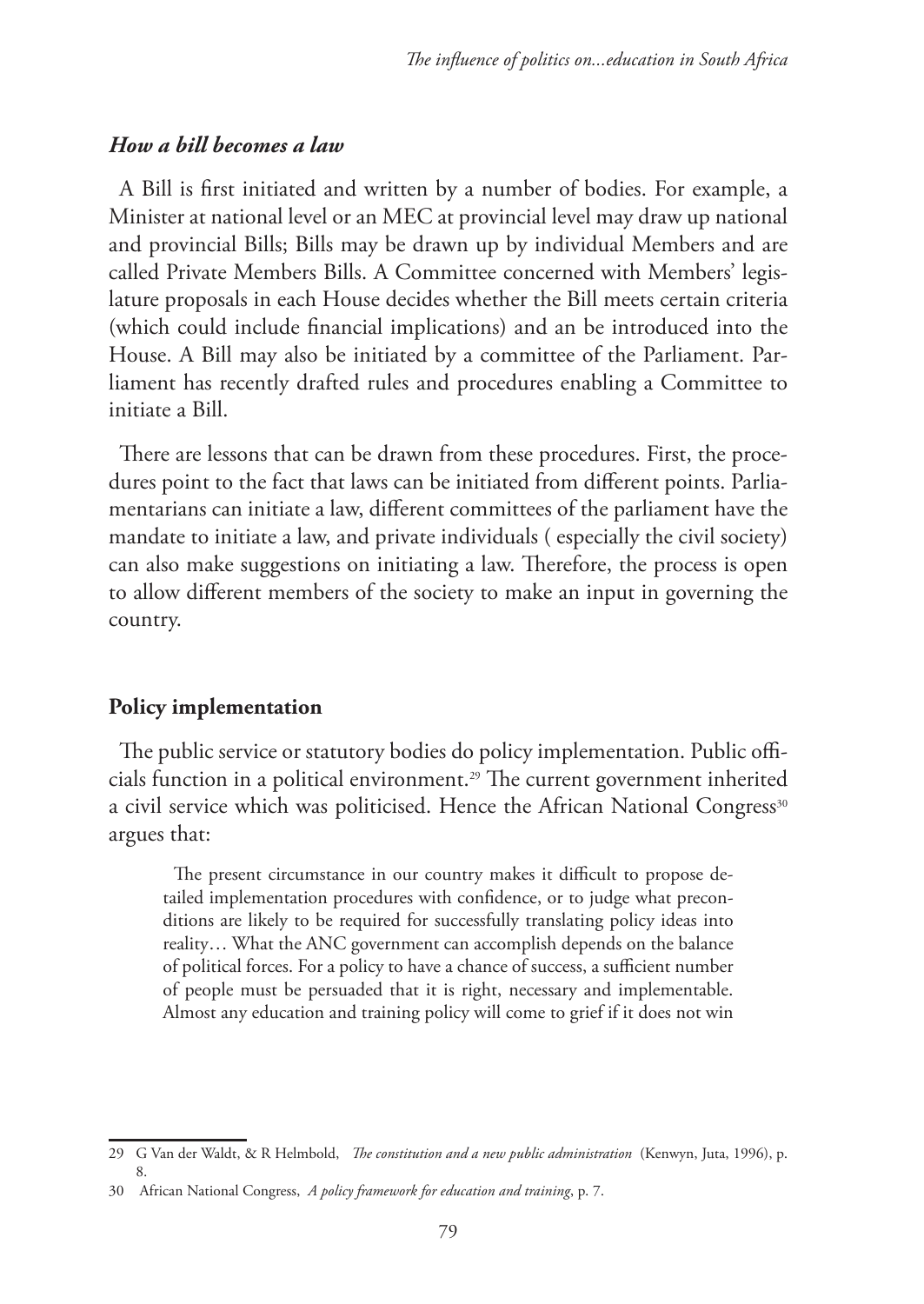the support of two essential constituencies: those who are expected to benefit from it, and those who are expected to implement it.

Coercion is a recipe for disaster. I have explained this in details above. This implies that civil servants must be prepared or persuaded to implement it. For it to succeed it needs whole-hearted support and public acceptance. Therefore, the process of policy making must be open and participatory. It should be a mediation process of reconciling competing interests of the state and the individual, between politicians and education professionals.31 Policy should reflect perspectives widely shared among individuals.<sup>32</sup> The success of education policies can be evaluated through the use of the following questions.

## **Critical questions for policy analysis that can be asked are:**

- Where will the money come from?
- Was there adequate consultation?
- How will the implementation actually happen?
- Is there departmental capacity to implement the proposed policy?
- How will the policy affect different kinds of schools (white versus black, rural versus urban, strong versus weak)?
- Is there capacity with in the schools to implement the proposed policy?
- What have we learnt from other policy experiences that might shed light on the chances of success wit this policy?
- Is the policy likely to enjoy acceptance among practitioners (the logic of practice)?
- Do teachers and principals have the time to implement this policy?
- Does this policy conflict with, or enjoy synergies with, already existing policies in the school environment?
- What incentives exist to encourage implementation of this policy?
- What penalties are likely to result form non-compliance with the proposed policy?
- Is the policy written in an accessible way; that is, is it clear, simple and easy to implement?

<sup>31</sup> W Wielemans, & SJ Berkhout, *Towards understanding education policy: An integrative approach* (Pretoria, University of Pretoria, 1996), p. 12.

<sup>32</sup> MS Grindle, & JW Thomas, *Public choices and policy change. The political economy of reform in developing countries* (London, The John Hopkins University Press, 1991), p. 19.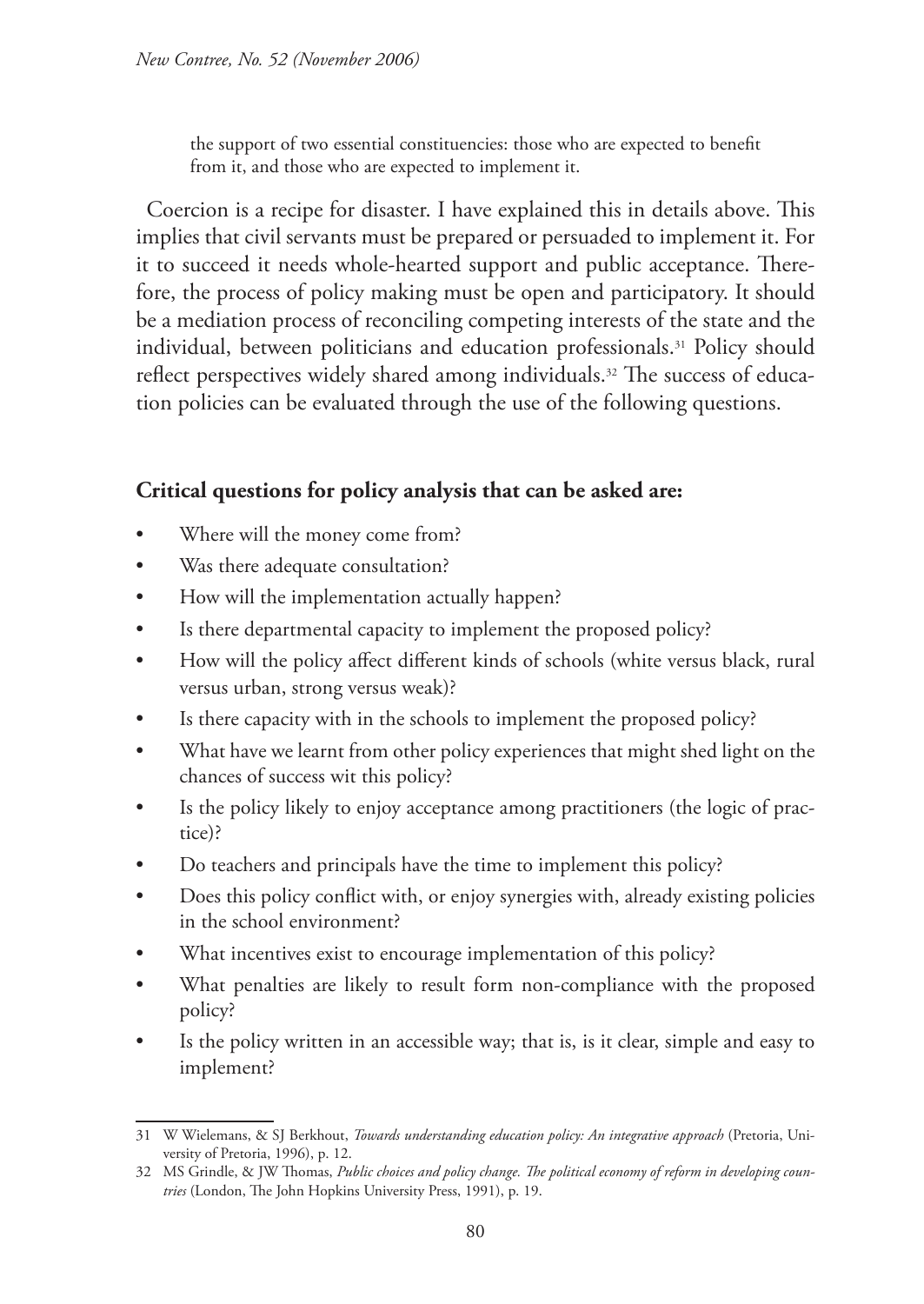What training will be provided to enable schools to implement this policy?

In seeking to understand why education policy fails, it is useful to distinguish between non-implementation and unsuccessful implementation.33 In the former case, a policy is not put into effect as intended, perhaps because those involved in its execution have been un- cooperative and or inefficient, or because their best efforts could not overcome obstacles to effective implementation over which they had little or no control. The case in point is cry over delivery on electoral promises while the capacity was very weak.<sup>34</sup> The period between 1994 and 2000 could be characterised as the search for policy frameworks within which education would be provided. This period can be segmented into three broad phases:<sup>35</sup>

### Phase one

The learning curve (1994-1996): This is the first phase of delivery, including definition of overall programme direction, poor demographic data, various institutional arrangements; capacity challenges; lack of clarity about the role of certain public office, deployment of social facilitators; learning to deliver to scale.

### Phase two

Innovation and refinement (1996-1997/7): Evaluation of first lessons; policy amendment and refinement, adopting different delivery approached; grater devolution of power; better data and improved targeting and various models of institutional arrangements.

### Phase three

Delivery stagnation? (1998-2000): Emphasis on delivery within existing frameworks and models; high staff turnover; visibly less excitement and innovation within many departments; growing talk of reverting to fast turnaround to non-participative delivery.

### Phase four

<sup>33</sup> BW Hogwood, & LA Gunn, *Policy analysis for the real world* (London, Oxford Press, 1993), p. 197.

<sup>34</sup> JD Jansen, "Rethinking education policy", *Journal of Education and Training,* 21(2):86-105 (Pretoria, University of Pretoria, 2000), p. 87.

<sup>35</sup> D Everatt, & S Zulu, "Analysing rural development programmes in South Africa 1994-2000", Development updated, The learning curve: A review of government and voluntary sector development delivery from 1994, *Quarter Journal of the South African National NGO Coalition and Interfund*, 1-38. July 2001, pp. 3-4.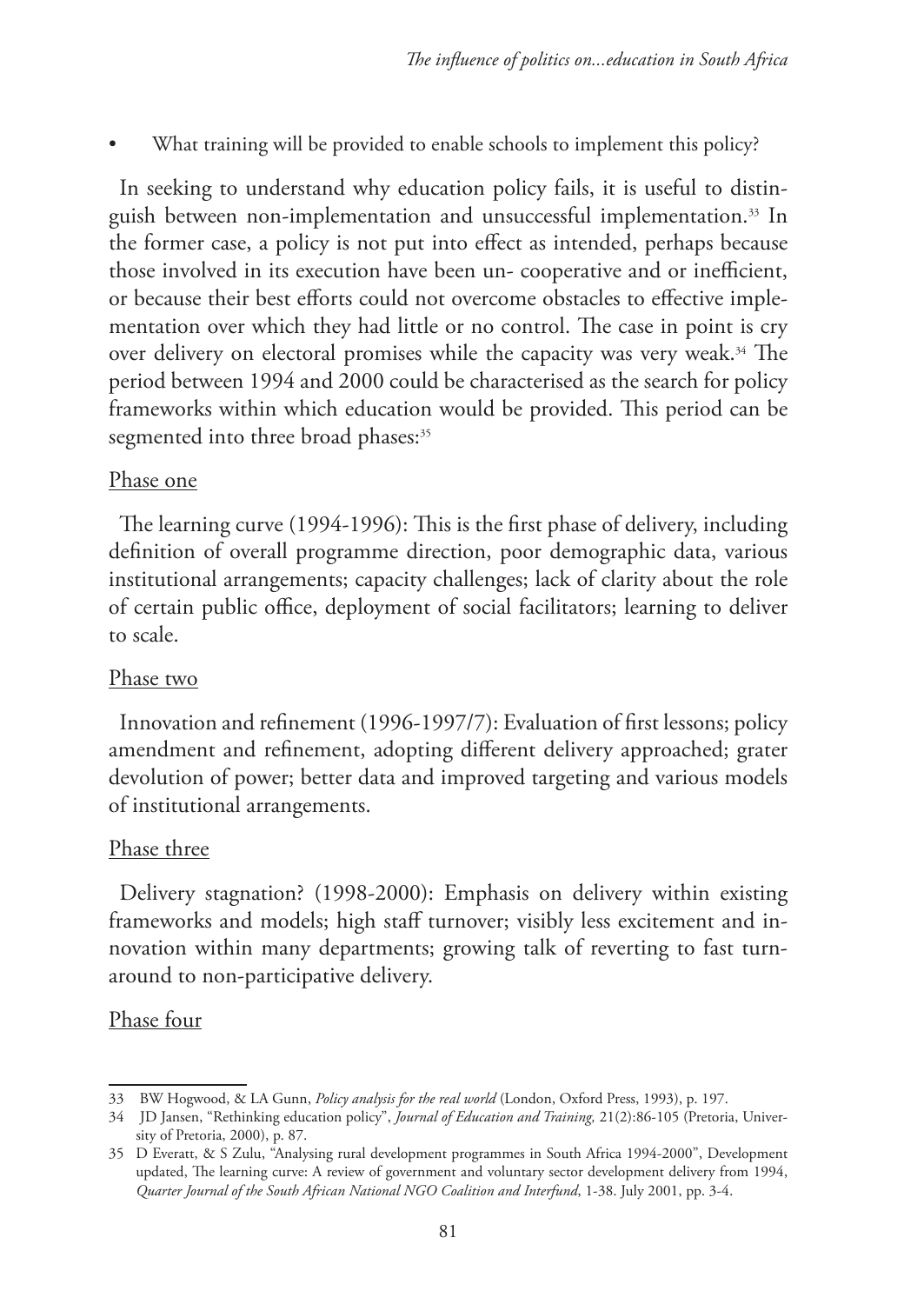A fourth phase? Possible positive delivery phase but undermined by HIV/ AIDS.

It has become something of truism in many quarters that the South African government develops policies that are ambitious and developmentally sound, but cannot be fully implemented for various reasons (including lack of capacity and skills, budgetary problems, and so on). In many instances, this criticism is fair. In others, however, it misses the mark.

Unsuccessful implementation, on the other hand, occurs when a policy is carried out in full, and external circumstances are not unfavourable but, none the less, the policy fails to produce the intended results. In some cases, of course, a policy can fail on all dimensions. Reasons for failure may be bad execution or bad policy.

#### **Why perfect implementation is unattainable**

The following arguments are valid to explain why a "perfect" implementation of policy is unattainable:

## *The circumstances external to the implementing agency do not impose crippling constraints*

Some obstacles are outside the control of administrators because they are external to the policy and the implementing agency. Such obstacles may be physical or procedural, as when classrooms are to be built. Tendering procedures must be followed, statistics may be supplied late and co-ordination between departments of education and public works may be non-existent. Or they may be political, in that either the policy or the measures needed to achieve it are unacceptable to interests' parties such as parents, pressure groups, trade unions, etc.36 These groups may have power to veto them. The administrators have little control over the implementation.

<sup>36</sup> BW Hogwood, & LA Gunn, *Policy analysis for the real world*, p. 199.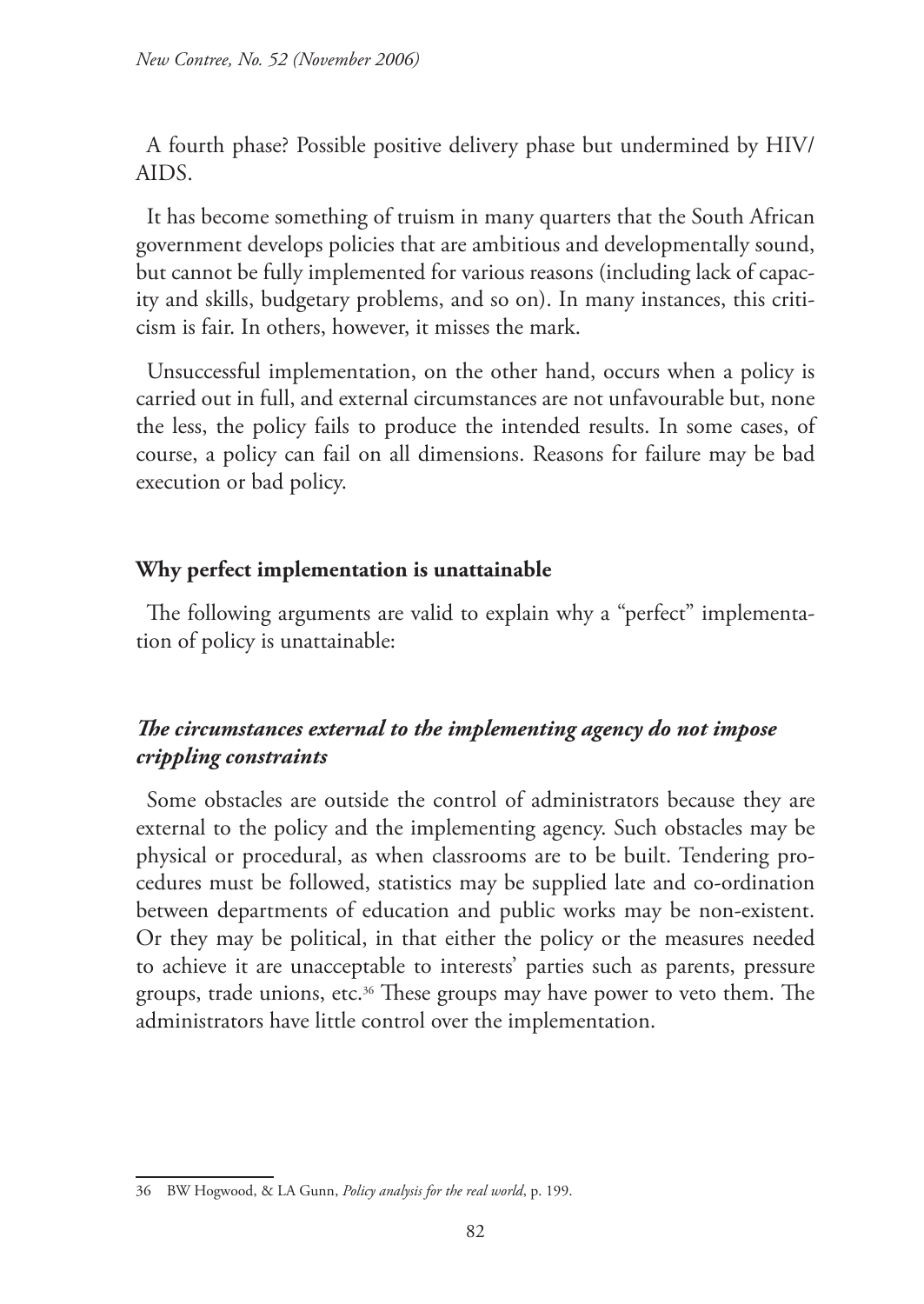### *Adequate time and sufficient resources*

A common reason is that too much is expected too soon, especially when attitudes or behaviour are involved. A good example is when education officials introduce policies to improve school results. These are desperate measures done at ad hoc basis with the hope of yielding results in one year. That is unattainable.<sup>37</sup> Education is long term investment. You cannot throw money in it today and hope to reap the rewards tomorrow. It takes time reap befits from investment in education. There are a lot of complementary activities that must simultaneously be introduced for good results to be attained.

#### *Availability of the required combination of resources*

This condition follows naturally from the second, namely that there must not only be constraints in terms of the overall resources but also that, at each stage in the implementation process the appropriate combination of resources must actually be available. In practice there is often a bottleneck which occurs when, say, a combination of money, manpower, land, equipment, and building material has come together to construct an emergency. But one of these may cause delay and as a result the whole project is delayed.

### *Policies to be implemented based on a valid theory of cause and effect*

Policies are sometimes ineffective not because they are badly implemented, but because they are bad policies. That is, the policy may be based upon an inadequate understanding of a problem to be solved, its causes and cure, or of an opportunity; its nature, and what is needed to exploit it. In this regard policy is seen as a hypothesis containing initial conditions and predicted consequences. If the policy fails, it may be the underlying theory that is at fault rather that the execution of the policy.<sup>38</sup>

<sup>37</sup> F Cloete, L Schlemmer, & D van Vuuren, *Policy options for a new South Africa* (Pretoria, Human Sciences Research Council, 1991), p. 15.

<sup>38</sup> BW Hogwood, & LA Gunn, *Policy analysis for the real world* (London, Oxford Press, 1993), p. 201.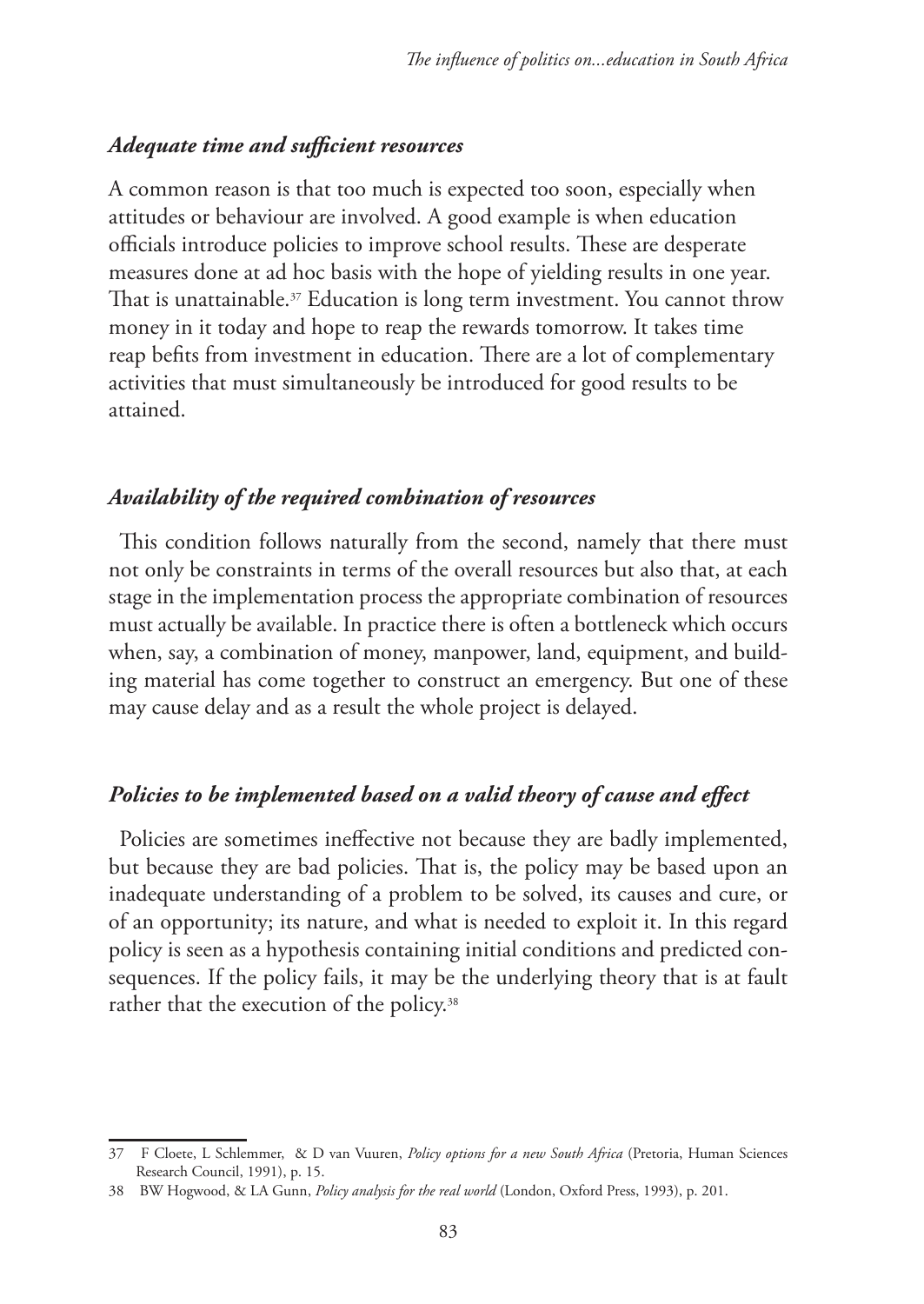## *That the relationship between cause and effect is direct and there are a few if any, intervening links*

Policies, which depend on a long sequence of cause and effect relationships, have a tendency to break down, since the longer the chain of causality, the more numerous the reciprocal relationships among the links and the more complex implementation becomes.

#### *Minimal dependency relationships*

Perfect implementation requires that there is a single implementing agency which need not depend on other agencies for success, or if other agencies are involved the implementation may not be successful due to a number of factors such ideological dissonance, lack of coherent focus, differences in priorities and the intellectual capital required in conceptualizing the policy. Therefore, dependency relationships must be minimal.

### *An understanding of, and agreement on, objectives*

Perfect implementation requires that there must be complete understanding of, and agreement on, the objectives to be achieved. The understanding of public servants is important because they are the ones to implement it. This is because there are limits to organisational control. All delegated tasks involve some discretion.<sup>39</sup> It is not only conservative bureaucrats who are hampering implementation of policy, even progressive bureaucrats are hindering this process, albeit for different reasons.

#### *Tasks fully specified and in correct sequence*

Extended networks and long line of bureaucracy complicates implementation. The main problem is filtering. This happens when policy have to filter through different layers of the governance system. It may happen that as the policy filters through the governance layers essential ingredients of the policy are lost as each layer contextualize the policy according to its specific condi-

<sup>39</sup> F Cloete, L Schlemmer, & D van Vuuren, *Policy options for a new South Africa* (Pretoria, Human Sciences Research Council, 1991), p. 15.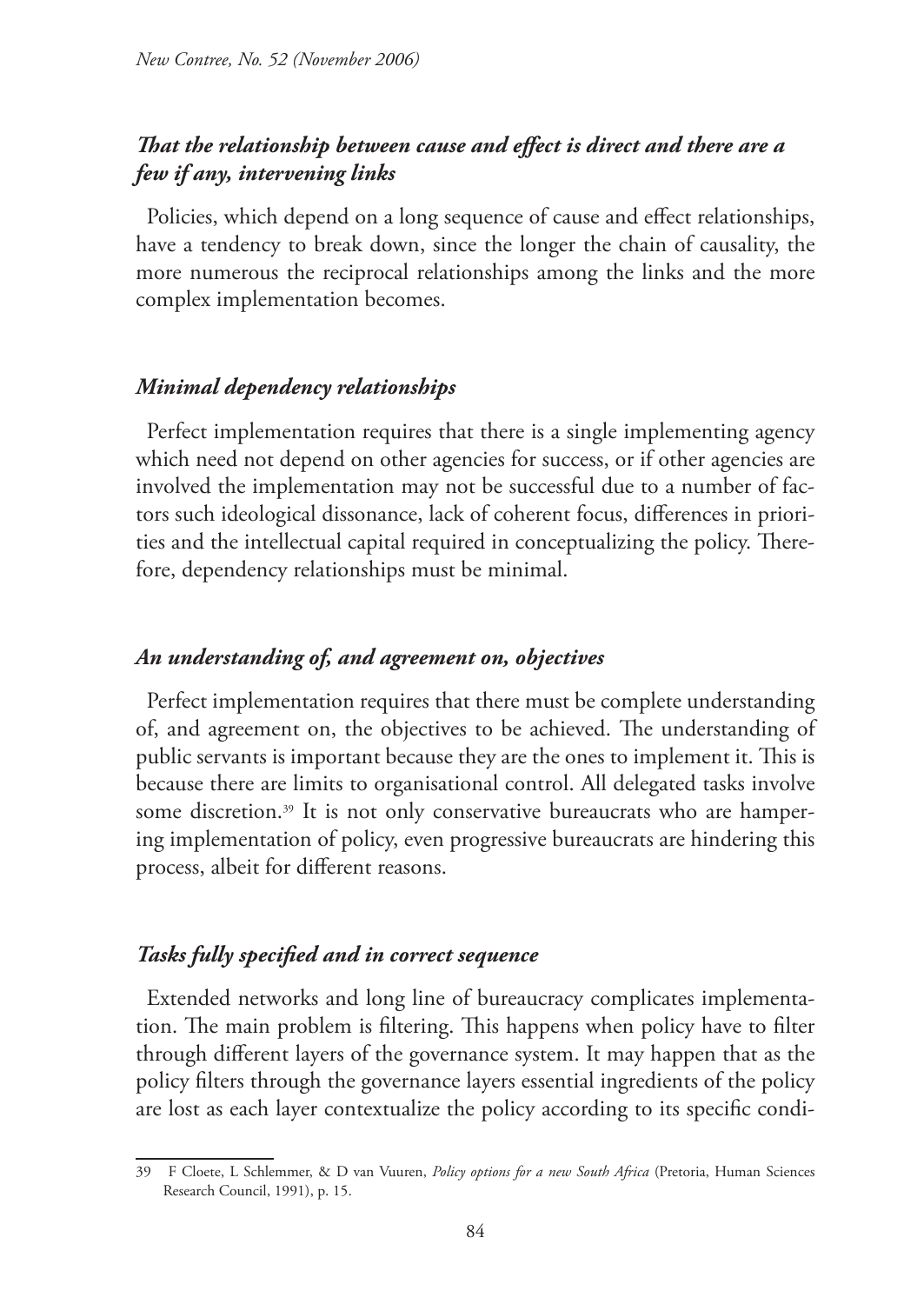tions and then passes it to the next layer which also contextualizes it. Policy context may be irrelevant certain conditions, thus making it difficult to succeed.

#### *Perfect communication and co-ordination*

The precondition here is that there would have to be perfect communication among and co-ordination of the various elements or agencies involved in the programme. Unitary administrative system is crucial. Communication has an important contribution to make in co-ordination to implementation generally. Vagueness in public policy can often lead to ineffective policy implementation.

### **Conclusions**

In this article I have discussed various dimensions of policy formulation and implementation. The discussion covered conceptualisation where I attempted to establish what constituted influence in policy formulation and implementation. I used the Bantu Education Act No. 47 of 1953 to indicate how politics influence both formulation and implementation of policy. I distinguish between conserving drive and progressive or creative drive.

The conserving drive favoured the status quo, while the creative drive resisted. After 1994 the progressive drive succeeded in taking power from the conserving drive. Both groups are united in governing the country. However, the advent of democracy does not mean that voices of dissent are no longer in existence. Differences are there and are important for the growth of democracy as I have indicated. Perhaps it is important to note that the formulation process involves all parties. However, problems are experienced in implementation. This have been discussed in detail. It evidently appears that politics do play a greater part in policy formulation and the implementation of national policies.